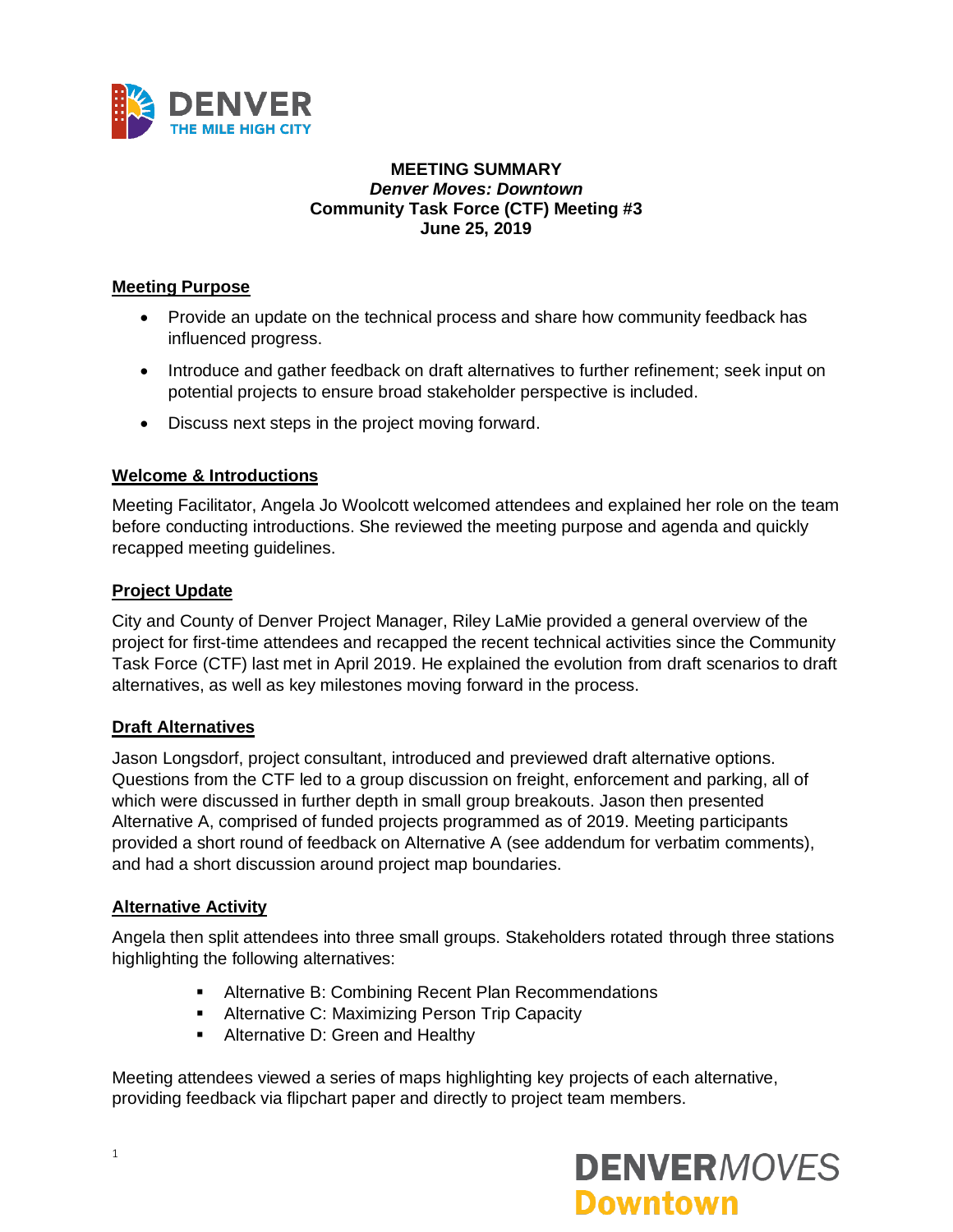The following is a high-level summary\* of feedback received:

- "Status-quo" alternatives are considered a starting place for more visionary planning
- Safety, traffic calming, and green streets remain top priorities across alternatives—and are viewed as interconnected by stakeholders
- Parking and curb lane management is a global issue that requires creative solutions
- Two-way street conversions are a strong desire of attendees
- Freight/loading management is a key component that needs to be addressed
- Close coordination with current priority projects (i.e. Vision Zero) is desired
- Enforcement was flagged as an important consideration as the project moves forward
- Flexibility to allow for emerging technology continues to rise to the top
- Attendees expressed a strong interest in transit connections and services

\*Transcribed flipchart notes taken during the activity are provided at the end of this document.

## **Closing**

Angela brought attendees back together for a brief report-out on alternative feedback. Prior to adjourning, Angela addressed key housekeeping items, noting that the next CTF meeting would likely occur in late summer/early fall. She reiterated how to stay connected to the project team, and noted that the project team would host a table at Bike to Work Day the following day.

## **CTF Workshop Attendees**\*\*

| John Deffenbaugh   | <b>RiNo Arts District</b>                           |
|--------------------|-----------------------------------------------------|
| David Foster       | Pepsi Center                                        |
| <b>Greg Fulton</b> | <b>Colorado Motor Carriers Association</b>          |
| Jim Graebner       | Lower Downtown Neighborhood Association (LoDoNA)    |
| John Hayden        | <b>Curtis Park Neighbors</b>                        |
| Libby Kaiser       | Mayor's Bicycle Advisory Committee                  |
| Anne Lindsey       | <b>Golden Triangle Creative District</b>            |
| Jill Locantore     | <b>Walk Denver</b>                                  |
| Beth Moyski        | Downtown Denver Business Improvement District (BID) |
| Dan Raine          | Mayor's Bicycle Advisory Committee                  |
| John Riecke        | The Shire at Capitol Hill                           |
| James Waddell      | <b>Bicycle Colorado</b>                             |

\*\*For a complete list of organizations invited to participate in the CTF please visit the project website.

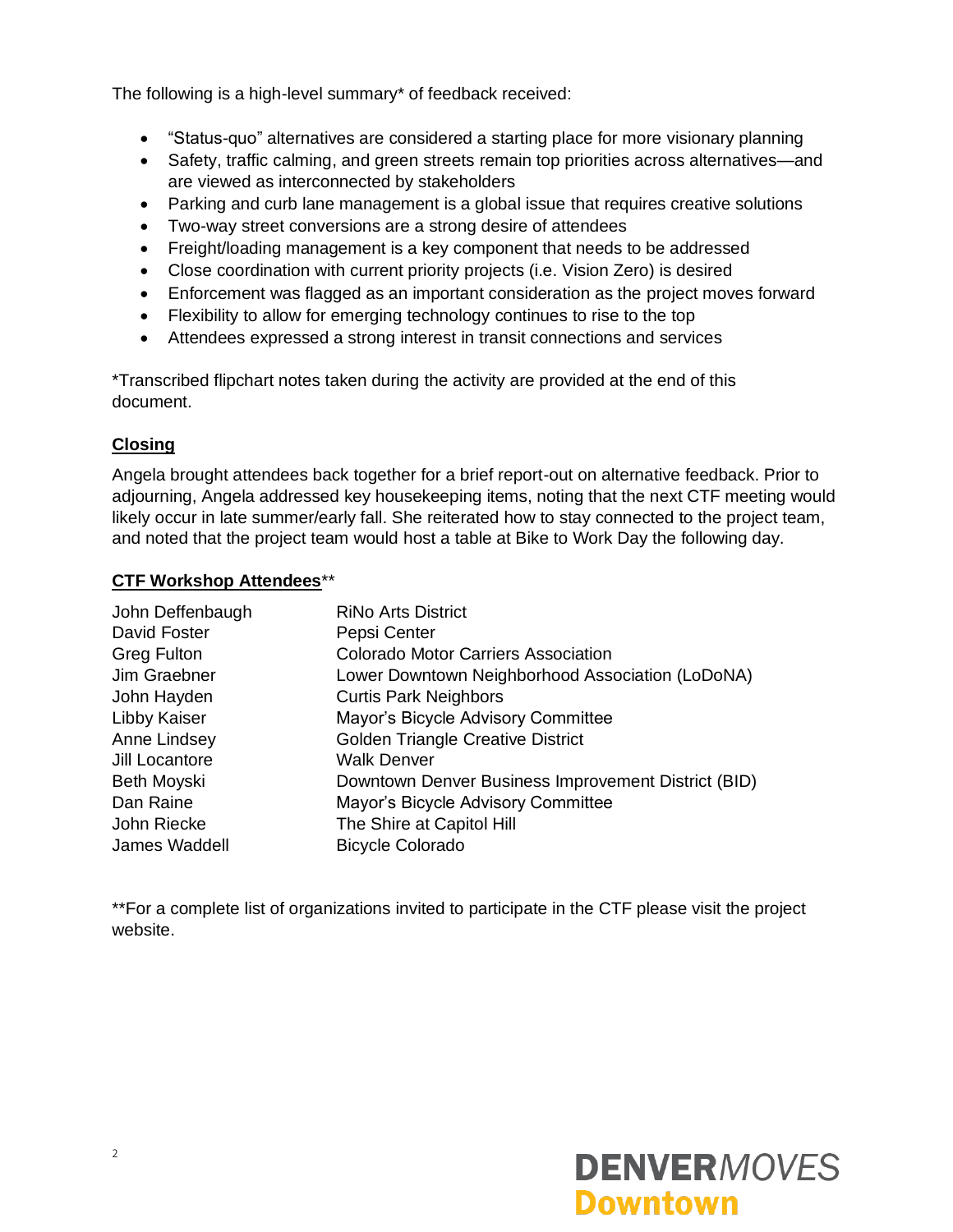## **Transcribed Alternative Activity Notes**

## *Plenary Session/Alternative A:*

- Policies
	- o Enforcement
	- o Cap speed limits
- Freight/delivery
	- o Congestion/density
	- o Response rate
	- o Curb space demand
	- o Parking constraints/loss of parking
- Emerging modes of transportation
	- o Scooters
- Already funded
	- o Design guidelines: Golden Triangle
	- o L line Central Rail **Extension**

## *Alternative B: Combining Recent Plan Recommendations*

- Not enough need more
- One-way streets create welcoming environment and support two-way conversion
- Cap Hill to LoDo difficult
- Low emission
- Trying to cure symptoms not causes
- Need incentives for mode shift
- Policy: meter bagging
- Does not address maintenance
- Wewatta tradeoffs
- Central Platte Valley missing
- Bicycle track gap: Broadway
- Bicycle gap: behind Union Station
- Policies/practices from peer cities how do they align
- Event parking policy
- Bike connections: LoDo, N/S routes, DUS
- Auraria/Elitch site connections include
- Auraria connection is important (and River Mile)
	- o Speer barrier
- Add Platte shuttle plans? (Building owners considering)
- Break up large corridors with traversable green medians
- Speer/Broadway/13<sup>th</sup>/8<sup>th</sup>/14<sup>th</sup> 20 mph
- Center of downtown missing connections in the key projects
- Support converting one-ways to two lanes
- Inadequate landscaping throughout downtown
- Higher, more specific design guidelines
- Tradeoff:  $15^{th}/17^{th} 18^{th}/19^{th}$
- Add Larimer conversion
- Larimer circulator/RiNo connectivity
- Trees and greening are important
- Parking in Speer outside lane

# **DENVERMOVES Downtown**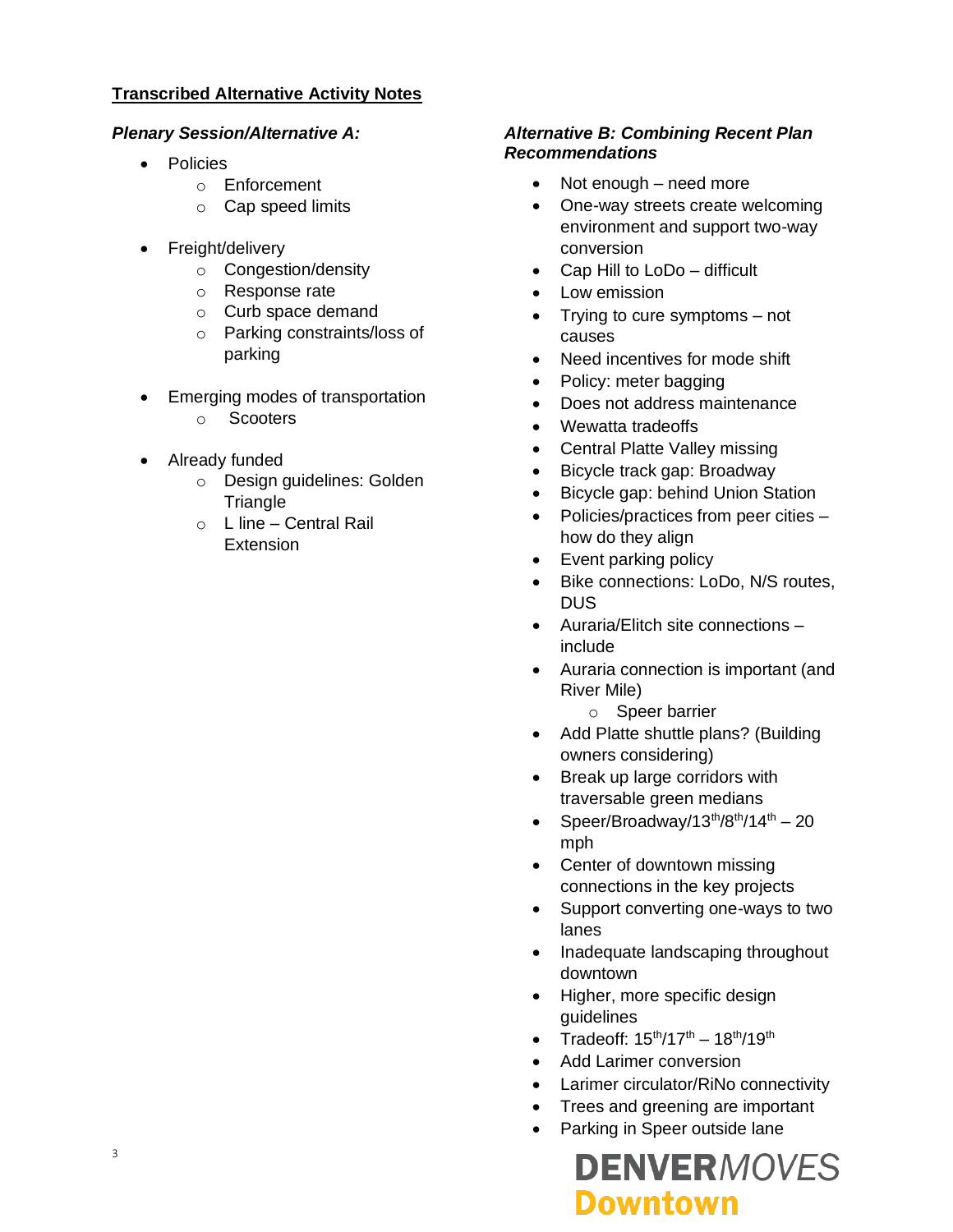- Traffic calming should be #1 (20 mph)
- Past plans haven't considered safety, traffic calming, multimodal throughout
- $\bullet$  16<sup>th</sup> from Chestnut to Wynkoop
	- o Not enough greenery
	- o Way too wide
	- o Reimagine for people
- Better design standards
- Bus lanes  $18^{th}/19^{th}$  vs  $15^{th}/17^{th}$
- More bike lanes overall
- Raised median on Broadway worth it?
	- o Maximize ROW
	- o Re-evaluate cross-section
- Lack of projects in CPV and connecting CPV

## *Alternative B Map Comments:*

- Add land use intensity? Major trip generators? (landmarks)
- Can final documents allow viewer to turn on/off layers?

## *Alternative C: Maximizing Person Trip Capacity*

- Lack of two-way conversions
- Bike street on Stout
- Integration of Vision Zero into plans – safety, title
- Velocity, reduce travel speed (20s plenty)
- Autonomous vehicles / emerging tech
	- o Shared vehicles
- Timeframe hierarchy for financial/economic structure
- Transit across Golden Triangle
- Capitol Hill and Osage
- Grid transit system vs downtown focus (concentrated)
- Broadway intersections (don't block the box)
	- o Peer city comparison
	- o Out of place
	- o Too wide
- Reduce GP lanes everywhere
- Complete connectivity with bikes lanes, transit and sidewalks
- Add N/S transit routes
- Extend Ri-Ri Ride to stadium
- Reduce (single occupancy vehicle) travel lanes to increase safety
	- o Set upper bound percent for street share
- North Front Range Rail Plan accommodation (station/platform) – existing station at capacity
- Parking maximum
- Bike lane direction uniformity
- Lincoln bike lane reduce triangle on Broadway – two-way
- Create placemaking by integrating triangle intersections
- Improvement of sidewalk, walkability
- Increase capacity on Welton due to long headway
- Additional transit on Welton (convert to two-way – light Rail plans
- New intersection treatment,  $20<sup>th</sup>$  and Broadway, Auraria Parkway and Speer, 15<sup>th</sup> and Blake

## **DENVERMOVES Downtown**